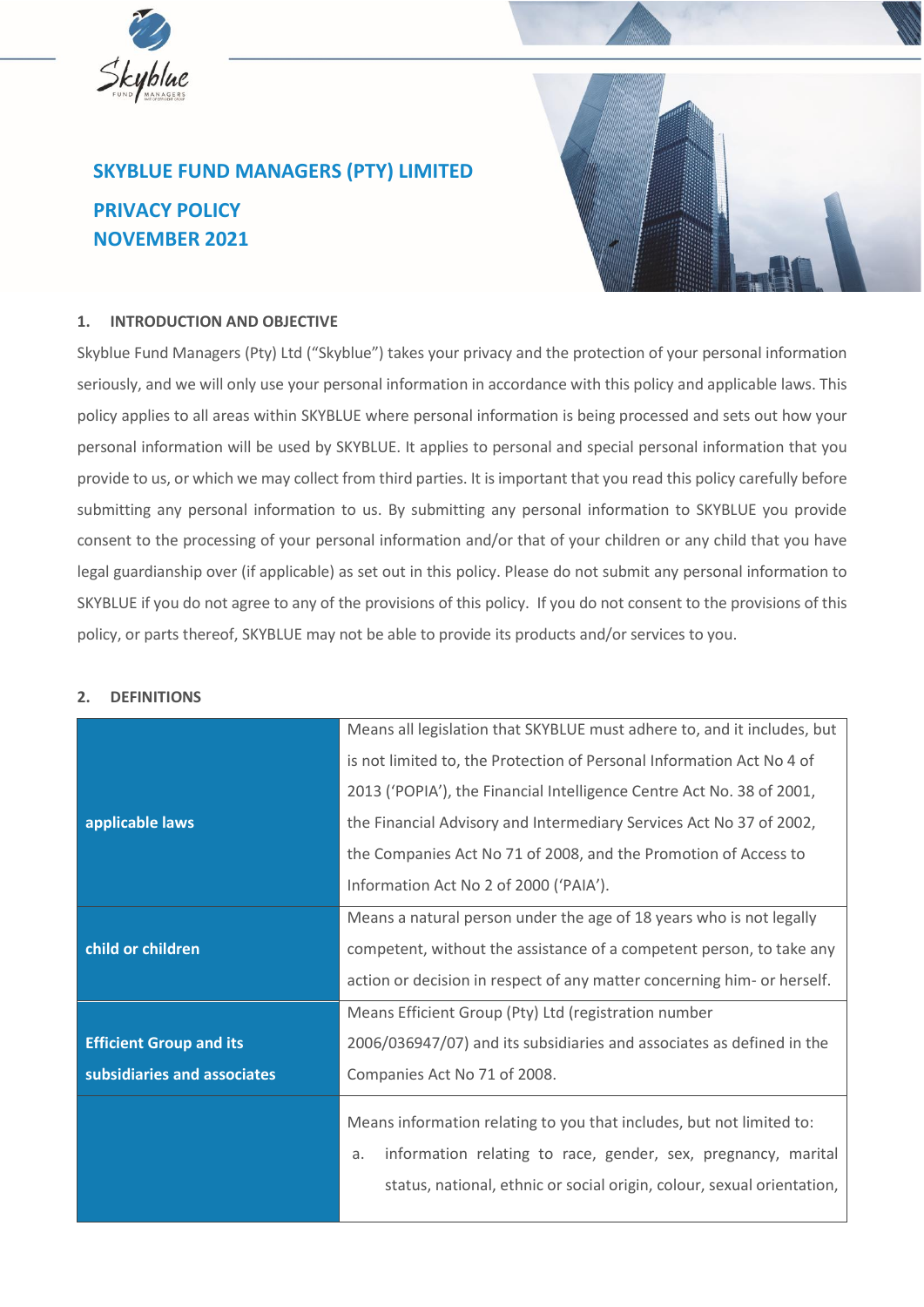| personal information         | age, physical or mental health, well-being, disability, religion,        |
|------------------------------|--------------------------------------------------------------------------|
|                              | conscience, belief, culture, language and birth;                         |
|                              | information relating to education or the medical, financial,<br>b.       |
|                              | criminal or employment history;                                          |
|                              | any identifying number, symbol, e-mail address, physical address,<br>C.  |
|                              | telephone number, location information, online identifier or other       |
|                              | particular assignment;                                                   |
|                              | biometric information;<br>d.                                             |
|                              | personal opinions, views or preferences;<br>е.                           |
|                              | correspondence sent by you that is implicitly or explicitly of a<br>f.   |
|                              | private or confidential nature or further correspondence that            |
|                              | would reveal the contents of the original correspondence;                |
|                              | views or opinions of another individual; and<br>g.                       |
|                              | your name, if it appears with other personal information relating<br>h.  |
|                              | to you or if the disclosure of your name itself would reveal             |
|                              | information about you.                                                   |
|                              | Means any activity concerning personal information including:            |
|                              | collection, receipt, recording, organisation, collation, storage,<br>a.  |
|                              | updating or modification, retrieval, alteration, consultation, or        |
| processing                   | use;                                                                     |
|                              | dissemination by means of transmission, distribution or making<br>b.     |
|                              | available in any other form; and                                         |
|                              | merging, linking, as well as restriction, degradation, erasure, or<br>C. |
|                              | destruction.                                                             |
|                              | Means your                                                               |
|                              | religious or philosophical beliefs, race or ethnic origin, trade<br>a.   |
|                              | union membership, political persuasion, health or sex life or            |
|                              | biometric information; and                                               |
| special personal information | criminal behaviour to the extent that such information relates<br>b.     |
|                              | to:                                                                      |
|                              | alleged commission of any offence; or<br>i.                              |
|                              | ii.<br>proceedings in respect of any offence allegedly committed         |
|                              | by you or the disposal of such proceedings.                              |
| we, us or SKYBLUE            | Means Skyblue Fund Managers (Pty) Ltd, a registered financial services   |
|                              | provider (FSP #30248) and a subsidiary of Efficient Group (Pty) Ltd.     |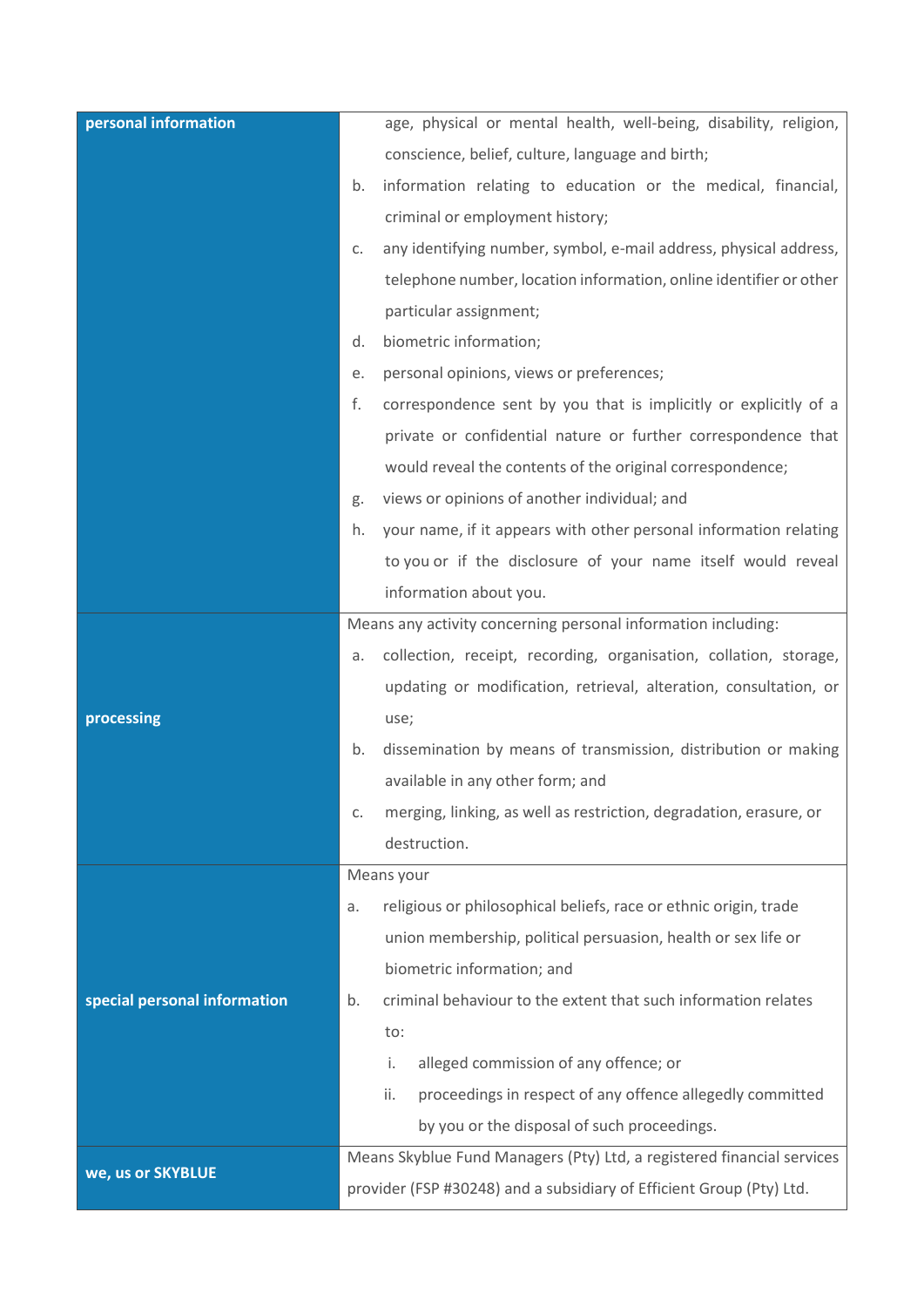| you or your | Means any prospective, new, or existing client, supplier, employee, |
|-------------|---------------------------------------------------------------------|
|             | Service provider, partner, and other stakeholders of SKYBLUE.       |

## **3. TYPE OF PERSONAL INFORMATION THAT WE COLLECT**

- 3.1. We may collect the following personal and special personal information about you:
- 3.1.1 your name, address, contact details, date of birth, place of birth, identity number, passport number, email address, bank details, gender, information about your children or children that you have legal guardianship over, details about your employment, tax number, marital status and financial information;
- 3.1.2 records of correspondence or enquiries from you or anyone acting on your behalf;
- 3.1.3 details of your transactions;
- 3.1.4 details of contracts you enter and carry out with us;
- 3.1.5 details of you made available on third-party sanctions lists; and
- 3.1.6 special personal information, that includes images, and voiceprints.
- 3.2. We will only process personal information that is adequate and required for purposes of your business relationship with us.

### **4. HOW WE COLLECT PERSONAL INFORMATION**

- 4.1. You may provide personal information to us either directly or indirectly (e.g. through a financial advisor, agent acting on your behalf, or external website where the information is published), by completing an application form for our products and services or when requesting further information about our products and services, whether in writing, through our website [\(www.skybluefm.co.za\)](http://www.skybluefm.co.za/), social media platforms, over the telephone or any other means.
- 4.2. We may also collect your personal information from your appointed agent, any regulator, or other third party that may hold such information.

#### **5. USE OF PERSONAL INFORMATION COLLECTED**

- 5.1 We may use, transfer, and disclose your personal information for the purposes of:
- 5.1.1 providing you with the services, products, or offerings you have requested, and notifying you about important changes to these services, products, or offerings;
- 5.1.2 managing your account or our relationship and complying with your instructions or requests;
- 5.1.3 detecting and preventing fraud, money laundering and/or terrorist financing risk in the interest of security and crime prevention;
- 5.1.4 assessing and resolving with complaints;
- 5.1.5 operational, marketing, auditing, legal and record keeping requirements;
- 5.1.6 verifying your identity; and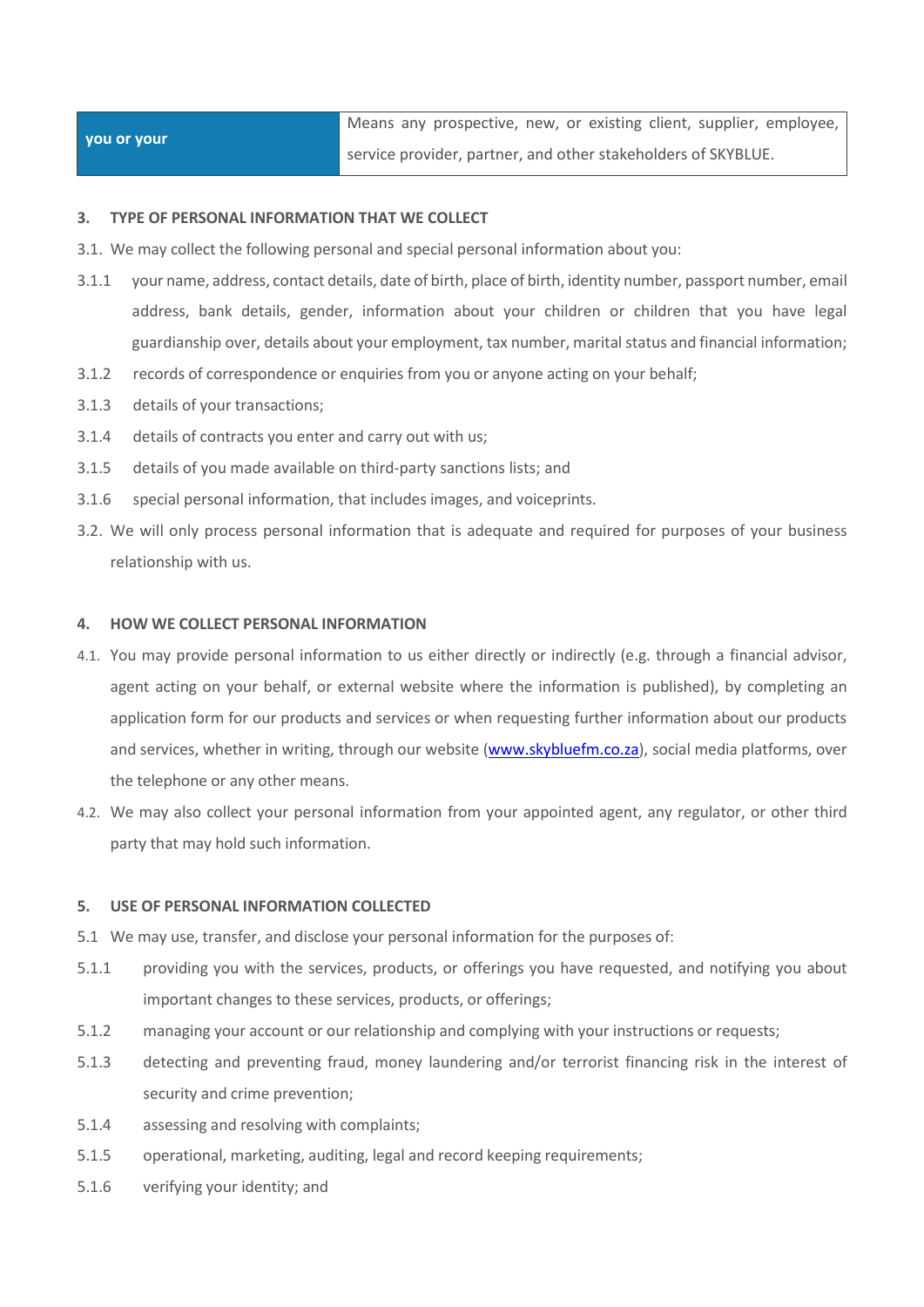- 5.1.7 verifying the identifies of beneficial owners of entities.
- 5.2 We may from time to time contact you about services, products, and offerings available from SKYBLUE or Efficient Group and its subsidiaries and associates, which we believe may be of interest to you, by email, phone, text, or other means, unless you have unsubscribed from receiving such communications.

#### **6. DISCLOSURE OF YOUR PERSONAL INFORMATION**

- 6.1 Your personal information may be shared with other Efficient Group subsidiaries and associates, financial advisors marketing and selling our products and solutions and skyblueed third parties who process the information on our behalf.
- 6.2 We may disclose your personal information to third parties in the following circumstances:
- 6.2.1 to any other of Efficient Group's subsidiaries and associates, business partners, shareholders or other third party to:
	- i. assess and monitor any of your applications for Efficient Group's products or services;
	- ii. determine which products and services may be of interest to you and/or to send you information about such products and services unless you object or choose not to receive such communications; and
	- iii. have a better understanding of your circumstances and needs to provide and improve our products and services to you.
- 6.2.2 to any relevant person and/or entity for purposes of prevention, detection and reporting of fraud and criminal activities, the identification of the proceeds of unlawful activities and the combatting of crime;
- 6.2.3 to any regulator or supervisory authority, including those in foreign jurisdictions, if SKYBLUE is required to do so in terms of applicable laws;
- 6.2.4 to a prospective buyer or seller of any of Efficient Group and its subsidiaries' businesses or assets, or any part thereof, subject to the parties adhering to personal information security and confidentiality requirements of applicable laws;
- 6.2.5 to any person, if we are under duty to disclose or share your personal information in order to comply with any applicable laws, or to protect the rights, property, or safety of SKYBLUE, other clients or other third parties; and
- 6.2.6 to your financial advisor, his/her assistants and other employees who have a need to know for purposes of providing our services to you, or any other person acting on your behalf.
- 6.3 We may transfer your information to another of Efficient Group's subsidiaries, an agent, sub-contractor or third party who carries on business in another country, including one which may not have data privacy laws similar as those of the Republic of South Africa. If this happens, we will ensure that anyone to whom we pass your information agrees to treat your information with the same level of protection as we would.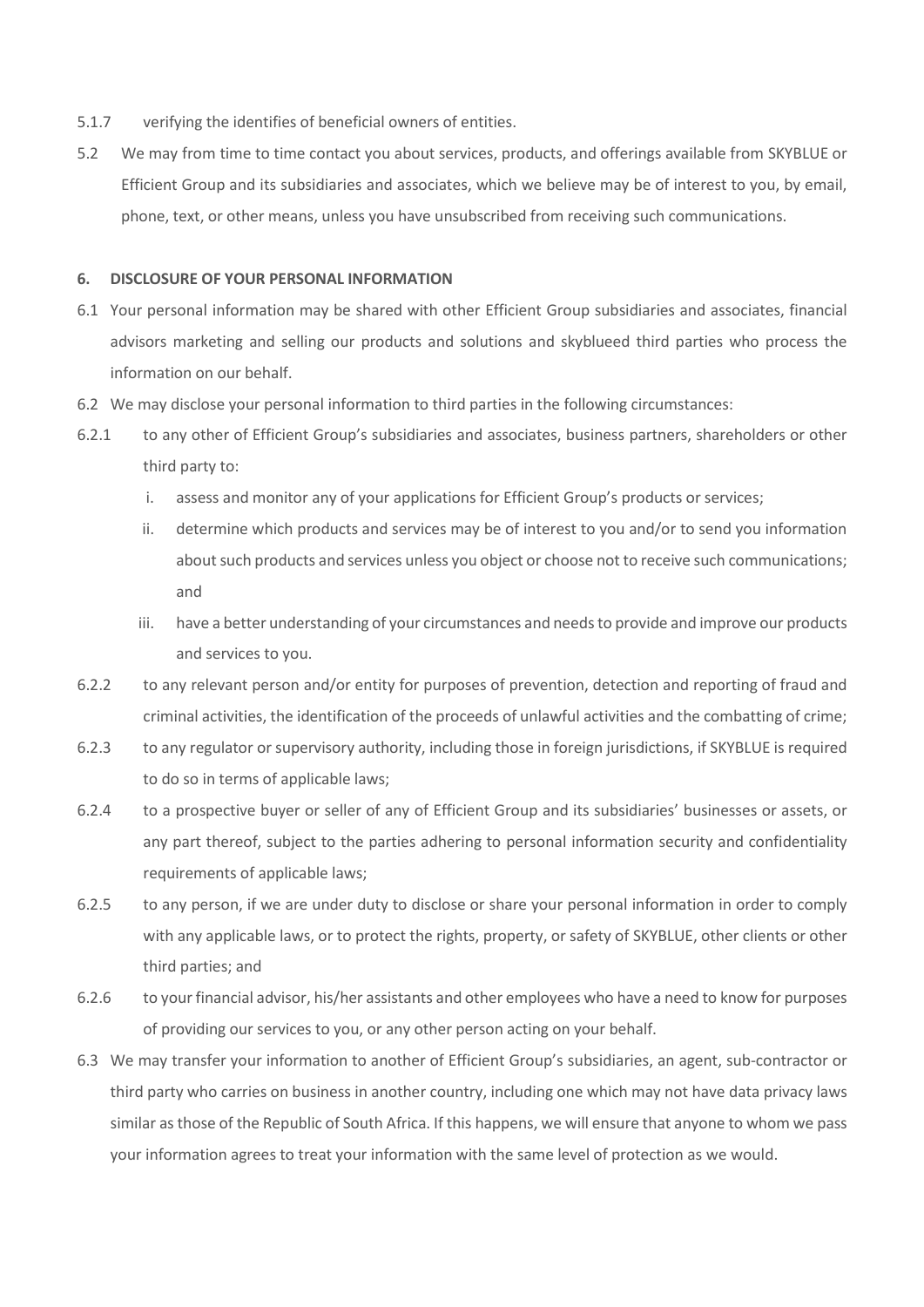6.4 If you do not wish for us to disclose this information to third parties, please contact us at the contact details set out below. We may, however, not be able to provide products or services to you if such disclosure is necessary but restricted by you.

## **7. RETENTION OF YOUR PERSONAL INFORMATION**

We will retain your information indefinitely, unless you object, in which case we will only retain it in accordance with retention periods set out in applicable laws, or for longer if we need to retain it for a lawful purpose (for example, for the purposes of complaints handling, legal processes, and proceedings).

### **8. ACCESS TO, CORRECTION, AND DELETION OF YOUR PERSONAL INFORMATION**

- 8.1. You may request details of personal information which we hold about you under PAIA. Fees to obtain a copy or a description of personal information held about you are prescribed in terms of PAIA and is included in our PAIA manual.
- 8.2. Confirmation of whether we hold personal information about you may be requested free of charge. If you would like to obtain a copy of your personal information held by SKYBLUE, please follow the procedure set out in our PAIA Manual located on our website.
- 8.3. You have a right to request the correction of personal information that we hold about you.
- 8.4. Please ensure that the personal information we hold about you is complete, accurate and up to date. If you fail to keep your information updated, or if your information is incorrect, SKYBLUE may limit the products and/ services offered to you or elect not to proceed with the business relationship.
- 8.5. You have a right, in certain circumstances, to request the destruction or deletion of personal information and, where applicable, to place a restriction on the processing of personal information held about you. If you wish to exercise this right, please contact us using the contact details below.
- 8.6. You have a right to object, on reasonable grounds, to the processing of your personal information unless applicable laws provide for such processing.

#### **9. INDEMNITY**

You hereby indemnify and hold SKYBLUE harmless from any loss, damages, or injury that you may incur as a result of:

- 9.1. lawful processing of your personal information;
- 9.2. any unintentional processing of your personal information; and
- 9.3. the provision of incorrect or incomplete personal information to SKYBLUE.

#### **10. AMENDMENT**

10.1. We may amend this policy from time to time for any of the following reasons: